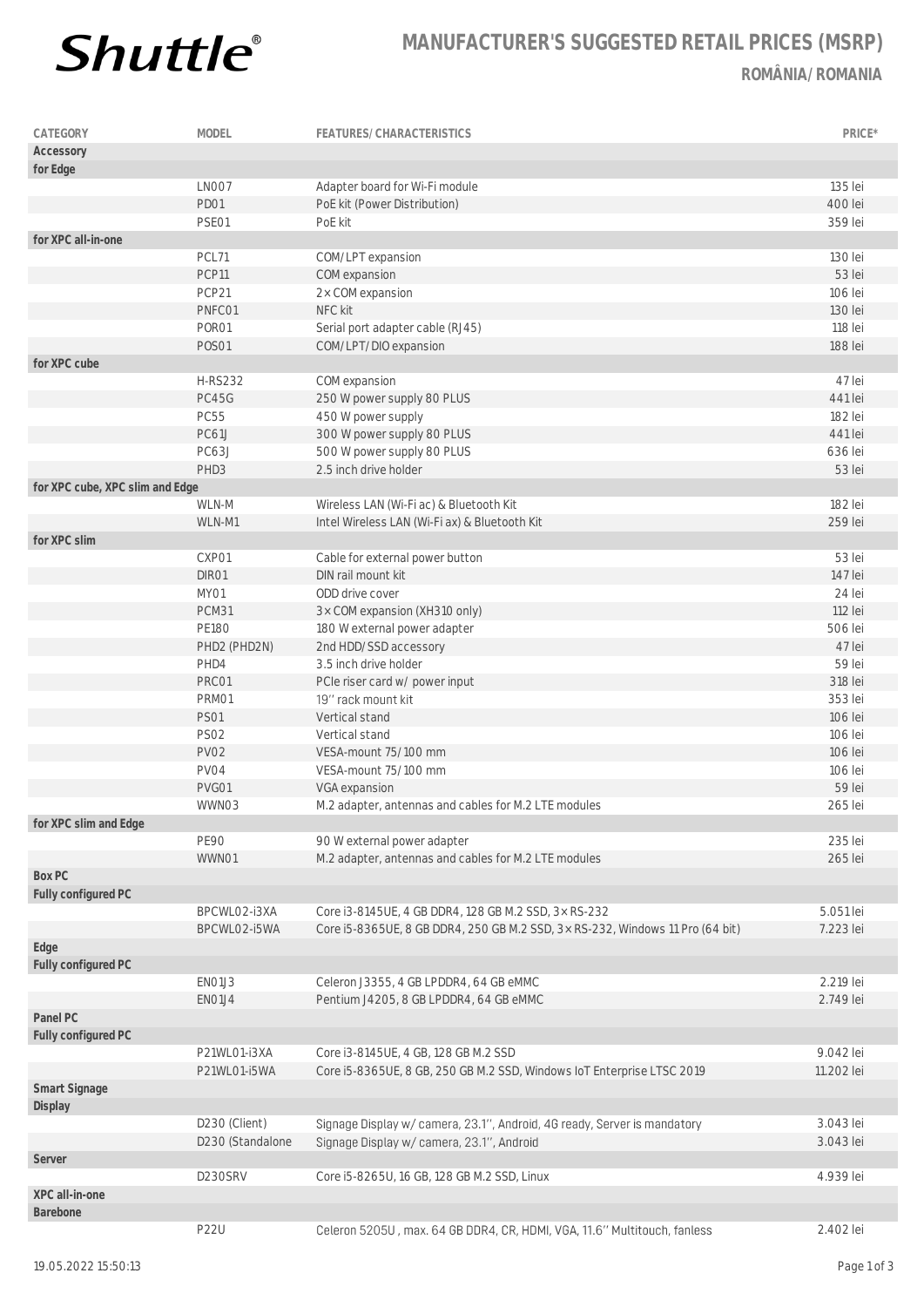| CATEGORY            | MODEL              | FEATURES/CHARACTERISTICS                                                                                                                                                                                         | PRICE*    |
|---------------------|--------------------|------------------------------------------------------------------------------------------------------------------------------------------------------------------------------------------------------------------|-----------|
|                     | <b>P51U</b>        | Celeron 4205U, max. 32 GB DDR4, CR, HDMI, VGA, 15.6" Multitouch, Wi-Fi, BT, fanless                                                                                                                              | 2.861 lei |
|                     | P51U3              | Core i3-7100U, max. 32 GB DDR4, CR, HDMI, VGA, 15.6" Multitouch, Wi-Fi, BT, fanless                                                                                                                              | 4.438 lei |
|                     | P90U (White)       | Celeron 3865U, max. 32 GB DDR4, CR, HDMI, VGA, 19.5" Multitouch, Wi-Fi, BT, fanless                                                                                                                              | 3.367 lei |
|                     | P90U3 (Black)      | Core i3-7100U, max. 32 GB DDR4, CR, HDMI, VGA, 19.5" Multitouch, Wi-Fi, BT, fanless                                                                                                                              | 4.503 lei |
|                     | P90U3 (White)      | Core i3-7100U, max. 32 GB DDR4, CR, HDMI, VGA, 19.5" Multitouch, Wi-Fi, BT, fanless                                                                                                                              | 4.621 lei |
|                     | P90U5 (Black)      | Core i5-7200U, max. 32 GB DDR4, CR, HDMI, VGA, 19.5" Multitouch, Wi-Fi, BT, fanless                                                                                                                              | 4.980 lei |
|                     | P92U (Black)       | Celeron 5205U, max. 64 GB DDR4, CR, HDMI, VGA, 19.5" Multitouch, Wi-Fi, BT, fanless                                                                                                                              | 3.656 lei |
|                     | P92U (White)       | Celeron 5205U, max. 64 GB DDR4, CR, HDMI, VGA, 19.5" Multitouch, Wi-Fi, BT, fanless                                                                                                                              | 3.756 lei |
|                     | P92U3 (Black       | Core i3-10110U, max, 64 GB DDR4, CR, HDMI, VGA, 19.5" Multitouch, Wi-Fi, BT, fanless                                                                                                                             | 4.750 lei |
|                     | P92U3 (White)      | Core i3-10110U, max. 64 GB DDR4, CR, HDMI, VGA, 19.5" Multitouch, Wi-Fi, BT, fanless                                                                                                                             | 4.845 lei |
|                     | P92U5 (Black)      | Core i5-10210U, max. 64 GB DDR4, CR, HDMI, VGA, 19.5" Multitouch, Wi-Fi, BT, fanless                                                                                                                             | 5.492 lei |
|                     | X50V7 (Black)      | Celeron 4205U, max. 64 GB DDR4, CR, HDMI, VGA, 15.6" Touch, Wi-Fi, fanless                                                                                                                                       | 2.508 lei |
|                     | X50V7 (White)      | Celeron 4205U, max. 64 GB DDR4, CR, HDMI, VGA, 15.6" Touch, Wi-Fi, fanless                                                                                                                                       | 2.508 lei |
|                     | X50V7U3 (Black)    | Core i3-8145U, max. 64 GB DDR4, CR, HDMI, VGA, 15.6" Touch, Wi-Fi, fanless                                                                                                                                       | 3.797 lei |
|                     | X50V7U3 (White)    | Core i3-8145U, max. 64 GB DDR4, CR, HDMI, VGA, 15.6" Touch, Wi-Fi, fanless                                                                                                                                       | 3.797 lei |
|                     | X50V8 (Black)      | Celeron 5205U, max. 64 GB DDR4, CR, HDMI, VGA, 15.6" Touch, Wi-Fi, fanless                                                                                                                                       | 2.690 lei |
|                     | X50V8 (White)      | Celeron 5205U, max. 64 GB DDR4, CR, HDMI, VGA, 15.6" Touch, Wi-Fi, fanless                                                                                                                                       | 2.690 lei |
|                     | X50V8U3 (Black)    | Core i3-10110U, max. 64 GB DDR4, CR, HDMI, VGA, 15.6" Touch, Wi-Fi, fanless                                                                                                                                      | 3.962 lei |
|                     | X50V8U3 (White)    | Core i3-10110U, max, 64 GB DDR4, CR, HDMI, VGA, 15.6" Touch, Wi-Fi, fanless                                                                                                                                      | 3.962 lei |
| Fully configured PC |                    |                                                                                                                                                                                                                  |           |
|                     | <b>P5100PA</b>     | Celeron 4205U, 4 GB, 120 GB M.2 SSD, RS-232, Windows IoT Enterprise LTSC 2019                                                                                                                                    | 3.638 lei |
|                     | <b>P9200PA</b>     | Celeron 5205U, 8 GB DDR4, 250 GB M.2 SSD, Windows IoT Enterprise LTSC 2019                                                                                                                                       | 4.527 lei |
|                     | P9200XA            | Celeron 5205U, 8 GB DDR4, 128 GB M.2 SSD                                                                                                                                                                         | 4.285 lei |
|                     | <b>POS P510</b>    | Celeron 4205U, 4 GB, 120 GB M.2 SSD, RS-232                                                                                                                                                                      | 3.214 lei |
|                     | <b>POS P920</b>    | Celeron 5205U, 4 GB DDR4, 128 GB M.2 SSD, RS-232, LPT                                                                                                                                                            | 4.091 lei |
|                     | POS X507 (Black)   | Celeron 4205U, 4 GB, 120 GB SSD, RS-232, LPT                                                                                                                                                                     | 2.979 lei |
|                     |                    |                                                                                                                                                                                                                  |           |
|                     | POS X507 (White)   | Celeron 4205U, 4 GB, 120 GB SSD, RS-232, LPT                                                                                                                                                                     | 2.979 lei |
|                     | X5070PA (Black)    | Celeron 4205U, 4 GB, 120 GB M.2 SSD, Windows IoT Enterprise LTSC 2019                                                                                                                                            | 3.291 lei |
|                     | X5070TA (Black)    | Celeron 4205U, 4 GB, 120 GB M.2 SSD, Windows 10 Pro (64 bit)                                                                                                                                                     | 3.161 lei |
|                     | X5070XA (Black)    | Celeron 4205U, 4 GB, 500 GB                                                                                                                                                                                      | 2.967 lei |
|                     | X5070XA (White)    | Celeron 4205U, 4 GB, 500 GB                                                                                                                                                                                      | 2.967 lei |
|                     | X5073TA (Black)    | Core i3-8145U, 8 GB, 120 GB M.2 SSD, Windows 10 Pro (64 bit)                                                                                                                                                     | 5.227 lei |
|                     | X5073XA (Black)    | Core i3-8145U, 8 GB, 120 GB SSD                                                                                                                                                                                  | 4.232 lei |
| XPC cube            |                    |                                                                                                                                                                                                                  |           |
| Barebone            |                    |                                                                                                                                                                                                                  |           |
|                     | SH310R4V2          | LGA1151v2, H310, max. 64 GB DDR4, HDMI 2.0, DP, VGA, Aluminium, 300 W                                                                                                                                            | 1.536 lei |
|                     | SH370R6V2 Plus     | LGA1151v2, H370, max. 64 GB DDR4, HDMI 2.0, 2 x DP, USB 3.2, Alumin., 500 W                                                                                                                                      | 2.149 lei |
|                     | <b>SH510R4</b>     | LGA1200, H510, max. 64 GB DDR4, HDMI 2.0, DP, VGA, Aluminium, 300 W                                                                                                                                              | 1.972 lei |
|                     | <b>SH570R6</b>     | LGA1200, H570, max. 128 GB DDR4, HDMI 2.0, 2x DP, USB 3.2, Aluminium, 300 W                                                                                                                                      | 2.202 lei |
|                     | SH570R6 Plus       | LGA1200, H570, max. 128 GB DDR4, HDMI 2.0, 2× DP, USB 3.2, Aluminium, 500 W                                                                                                                                      | 2.514 lei |
|                     | <b>SH570R8</b>     | LGA1200, H570, max. 128 GB DDR4, HDMI 2.0, 2× DP, USB 3.2, Aluminium, 4× HDD, 500 W                                                                                                                              | 2.584 lei |
|                     | <b>SZ270R8</b>     | LGA1151, Z270, max. 64 GB DDR4, HDMI, $2 \times$ DP, $2 \times$ LAN, Aluminium, $4 \times$ HDD, 500 W                                                                                                            | 865 lei   |
| XPC nano            |                    |                                                                                                                                                                                                                  |           |
| Barebone            |                    |                                                                                                                                                                                                                  |           |
|                     | NC <sub>1</sub> OU | Celeron 4205U, max. 32 GB DDR4, CR, HDMI 2.0, DP, Wi-Fi, RS-232, Plastic                                                                                                                                         | 1.207 lei |
|                     | NC10U3             | Core i3-8145U, max. 32 GB DDR4, CR, HDMI 2.0, DP, Wi-Fi, RS-232, Plastic                                                                                                                                         | 2.343 lei |
|                     | <b>NC10U5</b>      | Core i5-8265U, max. 32 GB DDR4, CR, HDMI 2.0, DP, Wi-Fi, RS-232, Plastic                                                                                                                                         | 2.943 lei |
|                     | <b>NC10U7</b>      | Core i7-8565U, max. 32 GB DDR4, CR, HDMI 2.0, DP, Wi-Fi, RS-232, Plastic                                                                                                                                         | 3.726 lei |
|                     | NSO2AV2            | ARM, 2 GB DDR3, 16 GB Flash, CR, HDMI 2.0, Wi-Fi, BT, PoE, Android 8.1                                                                                                                                           | 901 lei   |
|                     | NSO2EV2            | ARM, 2 GB DDR3, 16 GB Flash, CR, HDMI 2.0, Wi-Fi, BT, PoE, Android 8.1                                                                                                                                           | 1.060 lei |
| Fully configured PC |                    |                                                                                                                                                                                                                  |           |
|                     | NC1010BA           | Celeron 4205U, 4 GB, 64 GB M.2 SSD, Windows 10 Pro (64 bit)                                                                                                                                                      | 1.919 lei |
|                     | NC1010XA           | Celeron 4205U, 4 GB, 128 GB M.2 SSD                                                                                                                                                                              | 1.636 lei |
| XPC slim            |                    |                                                                                                                                                                                                                  |           |
| Barebone            |                    |                                                                                                                                                                                                                  |           |
|                     | DA320              | AM4 (AMD), A320, max. 32 GB DDR4, CR, HDMI 2.0, 2× DP, 2× LAN, RS-232, Steel                                                                                                                                     | 1.319 lei |
|                     | DH02U              | Celeron 3865U, max. 32 GB DDR4, GTX 1050, 4× HDMI 2.0, Steel                                                                                                                                                     | 1.742 lei |
|                     | DH32U              | Pentium Gold 7505, max. 64 GB DDR4, 4× HDMI 2.0, Steel                                                                                                                                                           | 2.125 lei |
|                     | DH32U5             | Core i5-1135G7, max. 64 GB DDR4, 4x HDMI 2.0, Steel                                                                                                                                                              | 3.732 lei |
|                     | DH410              | LGA1200, H410, max. 64 GB DDR4, CR, HDMI 2.0, DP, 2× LAN, RS-232, Steel                                                                                                                                          | 1.560 lei |
|                     | <b>DH410S</b>      | LGA1200, H410, max. 64 GB DDR4, CR, HDMI, DP, LAN, USB-C, Steel                                                                                                                                                  | 1.430 lei |
|                     | <b>DH470C</b>      | LGA1200, H470, max. 64 GB DDR4, HDMI 2.0, 2 x DP, 2 x LAN, RS-232, USB 3.2, Steel                                                                                                                                | 1.695 lei |
|                     |                    |                                                                                                                                                                                                                  |           |
|                     | DL20N              | Celeron N4505, max. 16 GB DDR4, CR, HDMI 2.0, DP, VGA, RS-232, fanless                                                                                                                                           | 1.436 lei |
|                     | DL20N6             | Pentium Silver N6005, max. 16 GB DDR4, CR, HDMI 2.0, DP, VGA, RS-232, fanless                                                                                                                                    | 1.707 lei |
|                     | DS10U              | Celeron 4205U, max. 32 GB DDR4, CR, HDMI 2.0, DP, VGA, 2× LAN, Wi-Fi, BT, RS-232, Steel, fan                                                                                                                     | 1.619 lei |
|                     | DS10U3<br>DS10U5   | Core i3-8145U, max. 32 GB DDR4, CR, HDMI 2.0, DP, VGA, 2× LAN, Wi-Fi, BT, USB 3.2, RS-232, S 3.043 lei<br>Core i5-8265U, max. 32 GB DDR4, CR, HDMI 2.0, DP, VGA, 2× LAN, Wi-Fi, BT, USB 3.2, RS-232, S 3.685 lei |           |